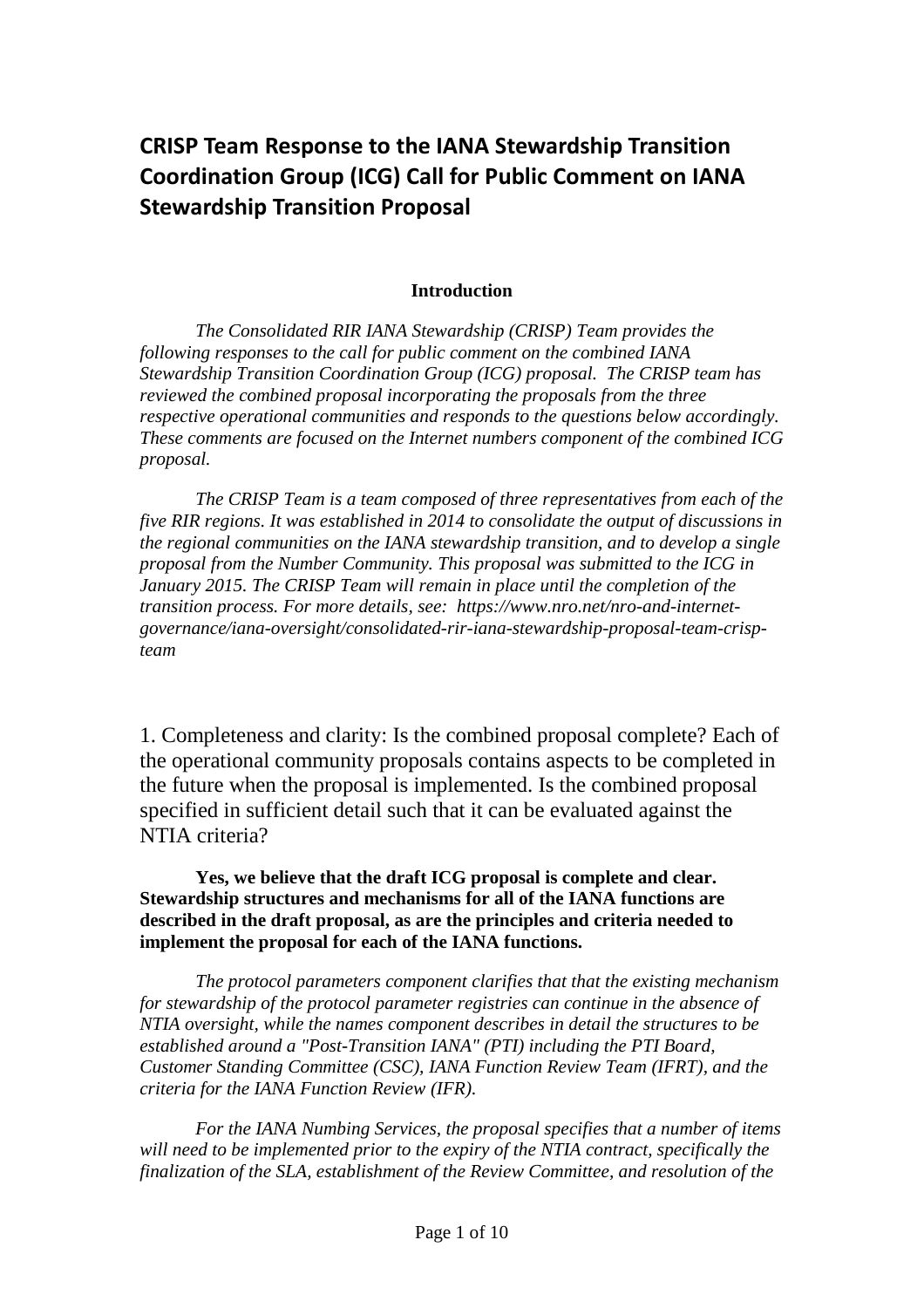*management of the IANA-related Intellectual Property Rights (IPR). Quoting the Number Community proposal, the ICG draft lays out the principles that will underlie the SLA and the role and the composition of the Review Committee.* 

*The ICG has noted one exception, specifically that the names proposal is complete only on the condition that specific ICANN-level accountability mechanisms, currently under development by the Cross Community Working Group on Enhancing ICANN Accountability (CCWG), are fulfilled as specified in the names proposal.*

*We note that CWG and CCWG are coordinating to ensure that the CCWG's output will take account of any dependencies identified in the CWG proposal and relating to the names related functions. We trust that any issues with regard to this coordination will be resolved in a timely fashion.*

*With regards to the IANA Numbering Services, there are no dependencies on the accountability mechanisms developed by the CCWG. The Number Community proposal establishes robust accountability mechanisms via a Service Level Agreement (SLA) between the Regional Internet Registries (RIRs) and the IANA Functions Operator (Operator) and the existing structures ensuring the RIRs' accountability to their communities. The proposal for stewardship of the IANA Numbering Services is complete with no other external dependencies.*

*For completeness and clarity specific to the IANA Numbering Services, based on the number community proposal, the draft SLA text and the Review Committee draft charter are already under development and discussion in the Number Community, with agreed documents expected ahead of implementation of the full proposal. This demonstrates that the proposal provides details sufficient to prepare for the implementation of the IANA stewardship transition.*

2. Compatibility and interoperability: Do the operational community proposals work together in a single proposal? Do they suggest any incompatible arrangements where compatibility appears to be required? Is the handling of any conflicting overlaps between the functions resolved in a workable manner?

**Yes, we believe the operational community proposals work together in a single proposal, with no issue of compatibility and interoperability. While the three communities did not produce identical proposals on how to handle the IANA functions, each of the three IANA function is basically independent with minimum overlap. In areas where potential incompatibility were anticipated, such as on Intellectual Property Rights (IPR) and establishment of the Post Transition IANA (PTI), we believe all three communities have worked to ensure that the structures and mechanisms proposed in their submissions do not conflict.** 

*We would like to stress that the Number Community commits to continue coordinating with the other operational communities during, and after the implementation phase to ensure that the requirements are met as described in the ICG proposal.*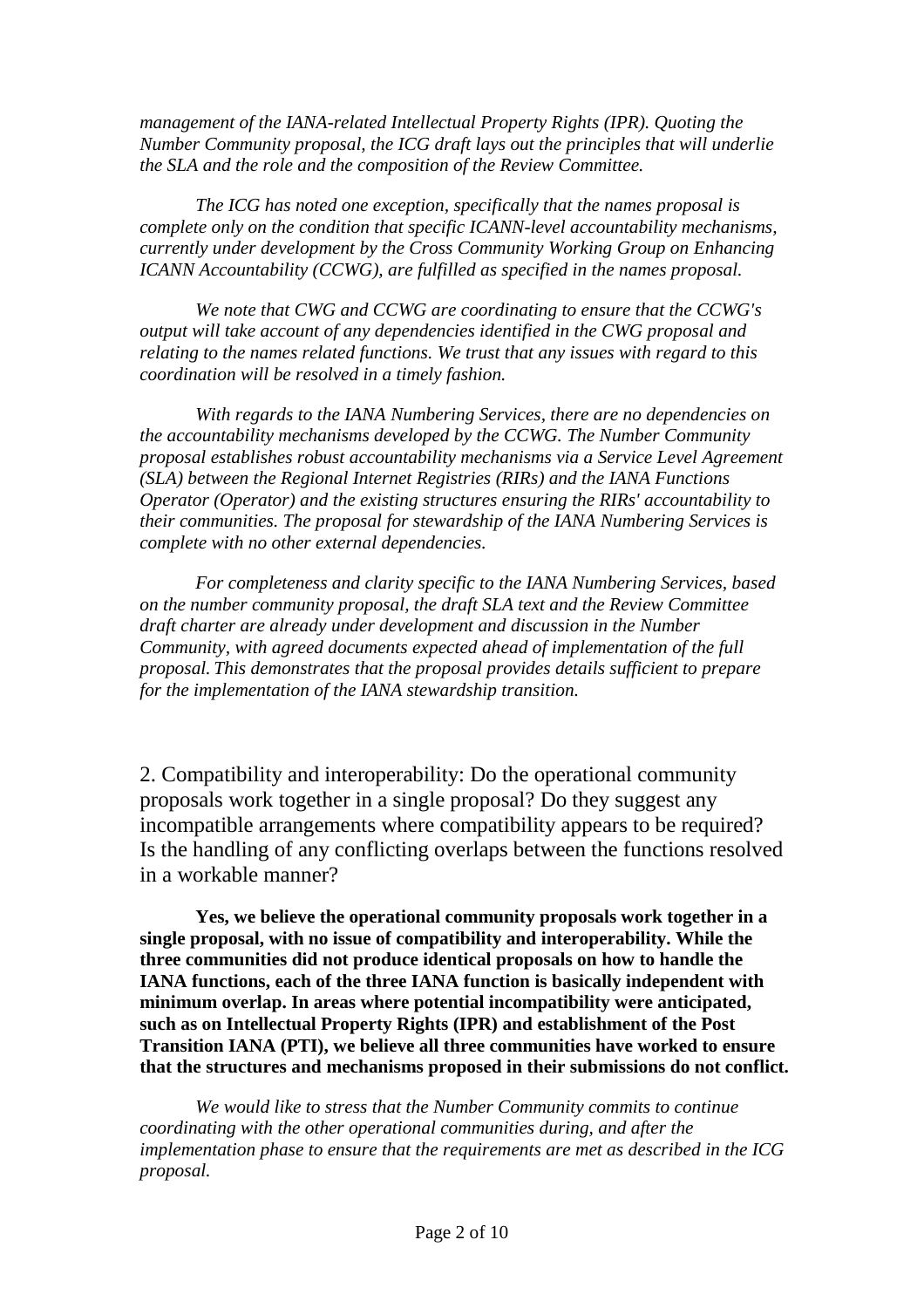*Following are some observations by the CRISP Team on the issues concerning IANA Intellectual Property Rights (IPR) and establishment of the Post-Transition IANA (PTI) are described below.*

## *Intellectual Property Rights (IPR):*

*In the course of developing the combined proposal the ICG identified a potential compatibility issue regarding handling of the IANA trademarks and the iana.org domain name. We agree with the ICG's assessment: as long as the names community and the protocol parameters community can accommodate the requirements specified in the Number Community proposal as part of their implementation, there is no obstacle to the implementation of all three proposals.* 

*The Number Community stated a clear expectation that "both [the IANA trademarks and the iana.org domain] are associated with the IANA Numbering Services and not with a particular IANA Numbering Services Operator. Identifying an organization that is not the IANA Numbering Services Operator and which will permanently hold these assets will facilitate a smooth transition should another operator (or operators) be selected in the future."* 

*The proposals from the other two communities do not make a specific proposal with regard to the IANA trademarks and domain name. In response to the ICG inquiry, the protocol parameters community stated that it had no objection to the IETF Trust serving as the repository for the trademarks and domain name associated with the provision of the IANA services, an acceptable solution stated in the Number Community proposal. The IETF Trust formally acknowledged their willingness to hold the intellectual property rights relating to the IANA function, including the IANA trademark and the IANA.ORG domain name.* 

*We note the ICANN Board statement by Steve Crocker on 15 August 2015, supporting the ICG proposal and stating that ICANN is prepared to transfer full ownership of the IANA-related trademarks and ownership of the iana.org domain to a neutral third party mutually agreed among the operational communities. The CRISP Team chairs have responded that we believe that this allows the implementation of the IPR-related parts of the IANA Stewardship transition to be consistent with the Number Community proposal.* 

*We believe the ICANN Board statement further strengthens the combined IANA Stewardship Transition Proposal.*

## *Establishment of the Post Transition IANA (PTI):*

*The names community proposes the creation of a new organization to manage all IANA functions, namely the PTI. Such a structure was not proposed by the other communities. However, we do not believe this creates an incompatibility for the other communities. The Number Community proposal for the RIRs to sign an SLA with ICANN is still possible to implement, and therefore still workable.*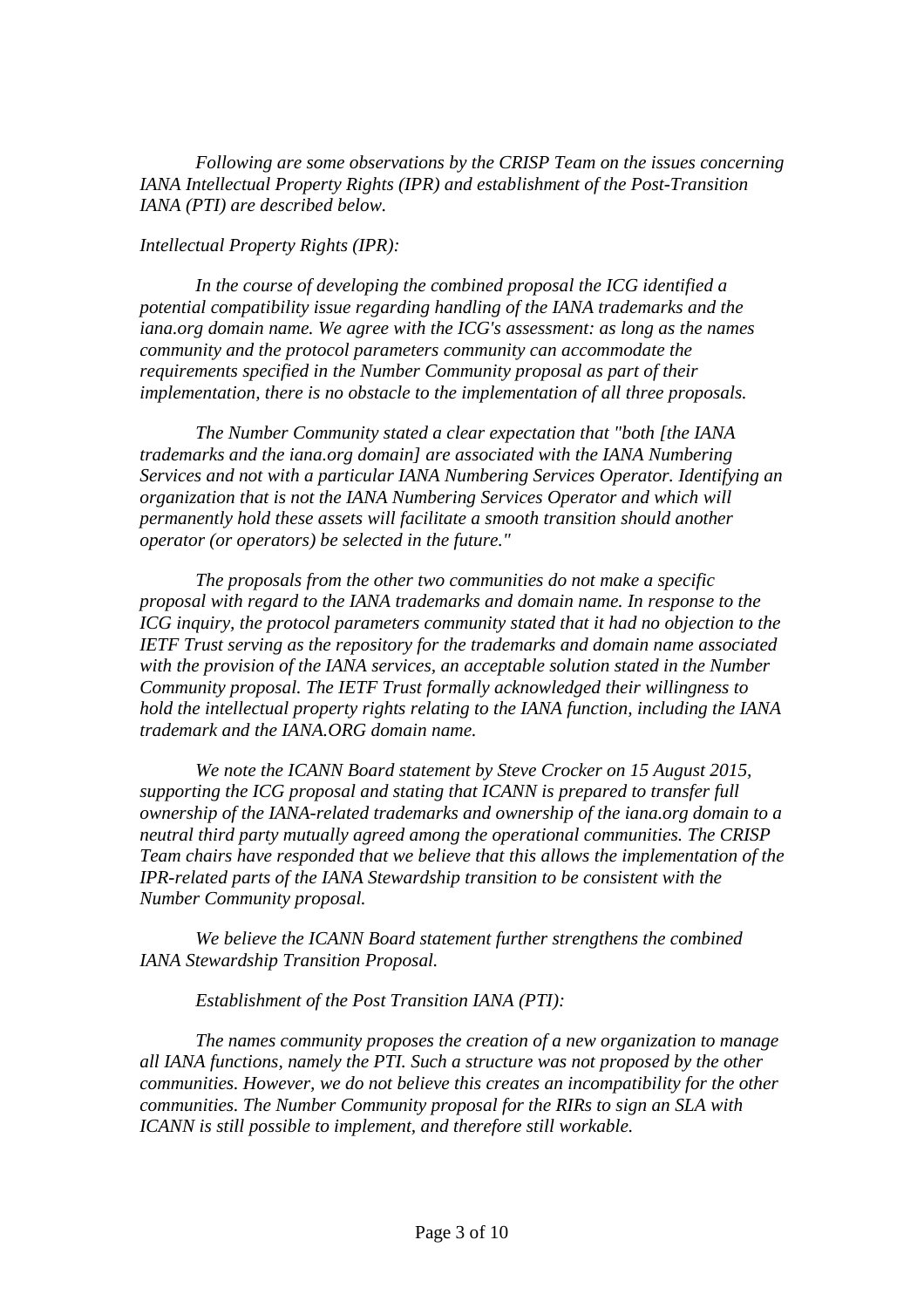*Further, as a part of the composition of the PTI, the names community proposes creation of additional committees aimed at reviewing service levels and providing operational oversight (namely, the IFRT, special IFRT and the CSC).* 

*The Number Community requires no additional reviews or organizational structures beyond the Review Committee that is specified in the Number Community proposal. However, because the scope of the activity of these new structures is limited to the IANA naming function, we see no overlap nor do we see any incompatibility.*

3. Accountability: Do the operational community proposals together include appropriate and properly supported independent accountability mechanisms for running the IANA functions? Are there any gaps in overall accountability under the single proposal?

**The CRISP Team observes that, when combined, the proposals from the three communities include appropriate and properly supported independent accountability mechanisms for management of all of the IANA functions. Each of the IANA functions is accountable to different, independent operational communities, and overall accountability is therefore addressed by the combination of the accountability mechanisms defined by the three operational communities. We do no observe any gaps under the ICG proposal.**

*The Number Community's approach to addressing accountability is based on a contractual relationship between the RIRs and the IANA Numbering Services Operator and the ability to chose another Operator if the need should arise. This relationship is governed by a Service Level Agreement (currently in development), based on 11 IANA SLA Principles outlined in the Number Community proposal. This SLA is currently being developed and discussed and contains contractual provisions ensuring that the Operator meets specified service level requirements.*

*This is based on the RIR community's well-tested, longstanding, communitydriven and mature accountability mechanisms and processes. When considered alongside the accountability mechanisms proposed by the names and protocol parameters communities, the ICG proposal clearly ensures that the IANA Functions Operator will be strongly held accountable to the global community. Further, the potential accountability gap for the names related IANA function is dependent on, and addressed in, the work of the CCWG. We observe CWG and CCWG are closely collaborating to ensure all issues are covered by clarifying area of accountability issues related to the names function, to be covered by its respective groups.*

4. Workability: Do the results of any tests or evaluations of workability that were included in the operational community proposals conflict with each other or raise possible concerns when considered in combination?

**We support the ICG assessment that the three proposals constituting the combined proposal are individually and collectively workable. The day-to-day**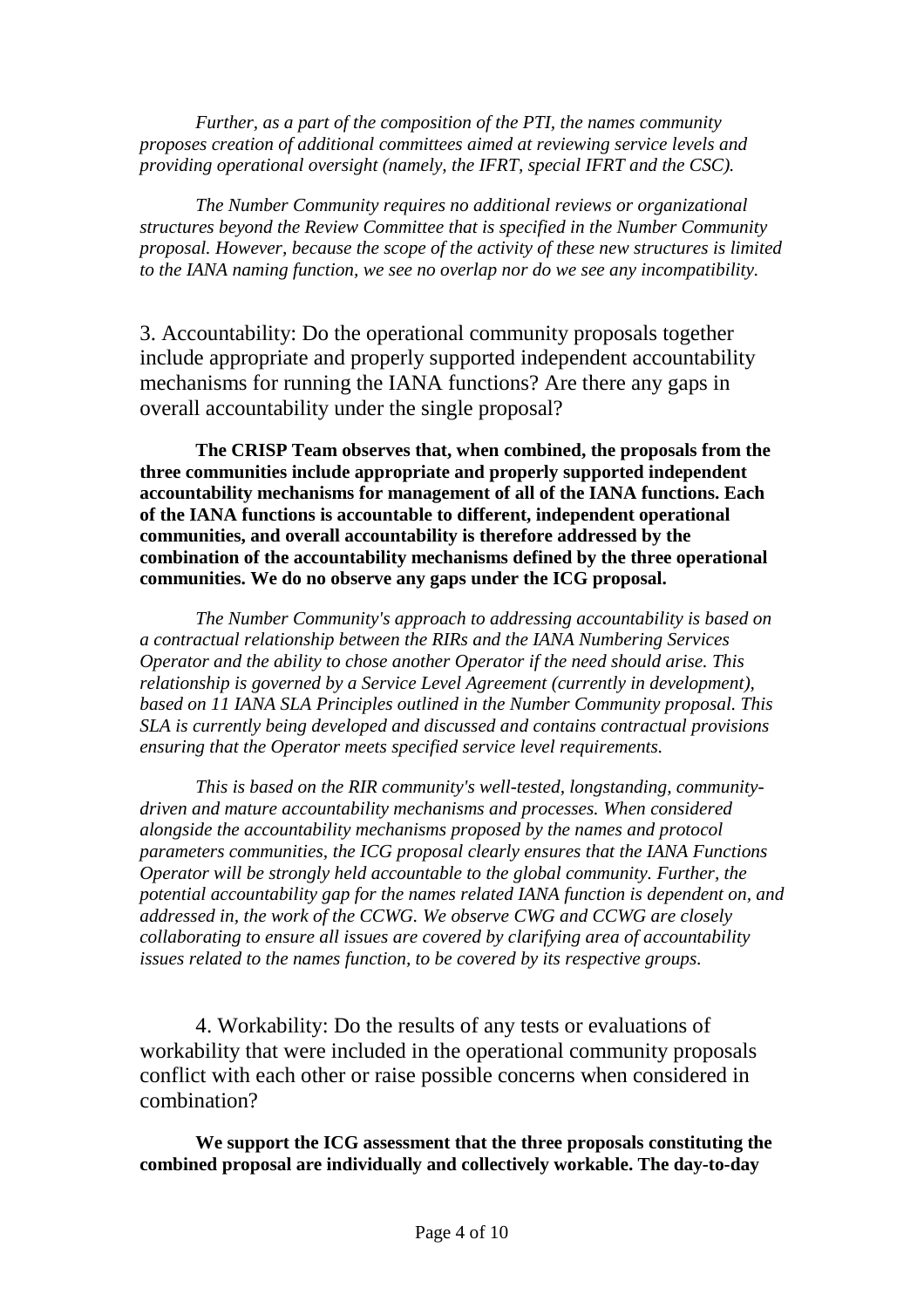**operation of each of the IANA functions are independent, and this proposal does not propose any new technical or operational processes that may raise concerns when considered in combination. Further, we do not observe elements of the proposal the other two IANA functions would cause concerns on workability for the IANA Numbering Services when considered in combination. The CRISP Team observes that the operational community proposals do not conflict with each other in terms of workability when considered in combination.**

*In terms of other elements relating to implementation to the number community proposal, the drafts of the SLA and the Charter of the Review Committee do not have any conflicts or incompatibility with the ICG proposal.*

*As noted in the Number Community proposal there are areas of overlap in the IANA registry system today, where coordination is necessary to avoid conflicts. There is a track record of effective collaboration among the operational communities in coordinating on such existing issues and there are no changes to these areas as a result of the ICG proposal.*

*Considering the Number Community component of the proposal on its own, it builds on the methods and processes that have long been in place, which are well documented, and which are operationally effective for the IANA Numbering Services, which should not affect the other two functions on its workability.* 

5. Do you believe the proposal supports and enhances the multistakeholder model? If yes, please explain why. If not, please explain why and what proposal modifications you believe are necessary

**The CRISP Team strongly believes, in agreement with the ICG, that the proposal supports and enhances the multistakeholder model. Each of the operational communities has proposed a mechanism of oversight by their respective communities relevant to each of the IANA functions. All three of the operational communities have proposed transition of the IANA functions stewardship to entities that those communities recognize as representing them. These communities, while there are difference in the process and how the communities operate, they all share in common to be open to and reflect the input of a wide group stakeholders.**

**As stated in the Number Community proposal, this stewardship transition is an important step in acknowledging the maturity, stability and success of the multistakeholder governance model.**

*On the IANA Numbering Services, we agree with the description of the RIR structure, its long-established governance mechanisms, and open participatory process for policy development. The CRISP Team developed the Number Community proposal following an open and transparent process to which all stakeholders could contribute. The process ensured that anyone with an interest was given the opportunity to participate in the discussion and compilation of the Number Community proposal. The CRISP proposal introduces improvements in transparency and accountability related to performance of the IANA Numbering Functions,*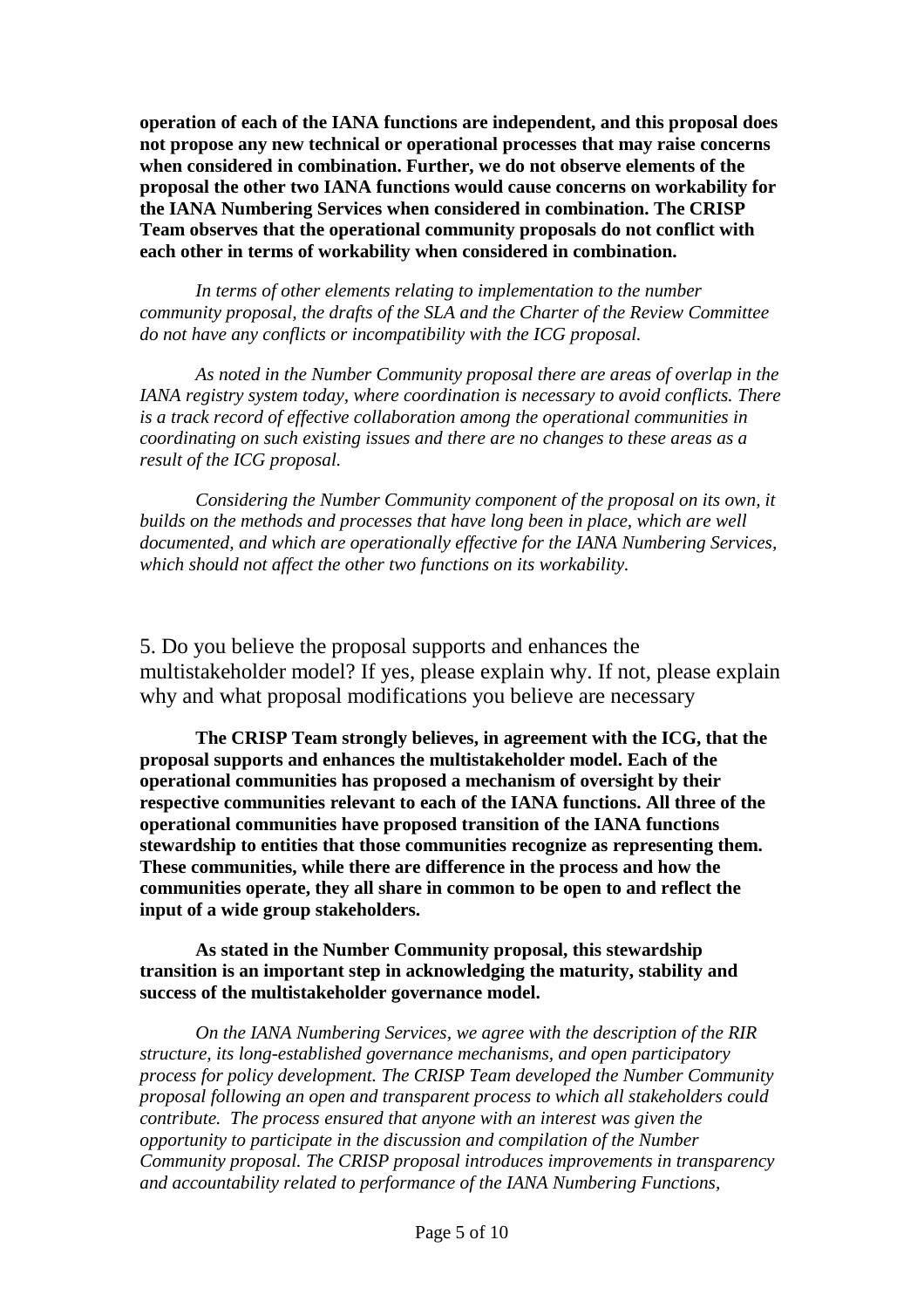*enhancing the Number Community's multistakeholder processes through the establishment of the Review Committee, which will facilitate members of the five RIR communities providing advice to the RIRs on the service level of the IANA Numbering Services and performance of the Operator.* 

6. Do you believe the proposal maintains the security, stability, and resiliency of the DNS? If yes, please explain why. If not, please explain why and what proposal modifications you believe are necessary.

**Yes we believe the proposal maintains the security, stability, and resiliency of the DNS. It is our assessment that no other elements in the ICG proposal, compromise the security, stability, and resiliency of the DNS as pertained to the administration of the special-purpose "IN-ADDR.ARPA" and "IP6.ARPA" DNS zones".**

*While not directly relevant to the DNS, in the wider context of the number resources component of the IANA functions, the Number Community believes the current operation of the IANA Numbering Services is secure, stable, and resilient. To maintain this current state, we have ensured that our proposal does not suggest any changes that would affect the security, stability, or resiliency of the IANA Numbering Services. There are no changes proposed for the operation of the IANA Numbering Services. We are further ensuring the service level to be maintained through the SLA*.

7. Do you believe the proposal meets the needs and expectations of the global customers and partners of the IANA services? If yes, please explain why. If not, please explain why and what proposal modifications you believe are necessary. Please indicate if you are a customer or partner of the IANA services.

**Yes we believe the proposal meets the needs and expectations of the global customers and partners of the IANA services.**

**While we do not represent the other two operational communities, we believe that the bottom-up processes used to develop all three community proposals, have resulted in proposals that meet the needs and expectations of the global customers and partners of the IANA services. The combined ICG proposal defines a mechanism which the respective global customers and partners of the each of the IANA function will have oversight on the services, with periodic review of its performance.**

*The Number Community is the customer of the IANA Numbering Services. The Number Community has often expressed its satisfaction with the current Operator's management of the IANA Numbering Services, specifically the Operator's effective implementation of policies developed by the community and efficient provision of the IANA Numbering Services to the RIRs. This proposal has been developed by the Number Community, as the customer of the IANA Numbering Services, and meets that*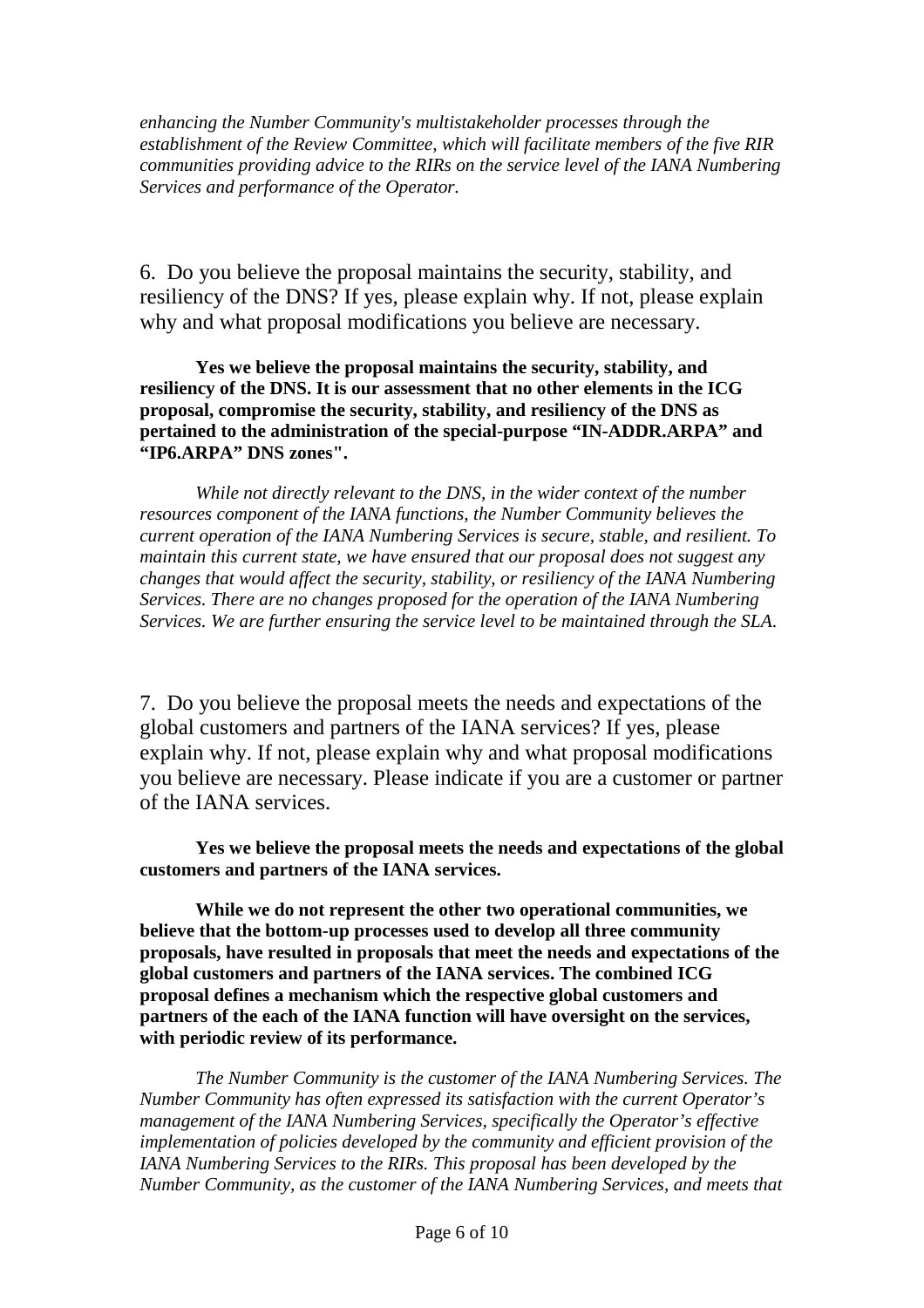*community's need for continuity and stability in the operation of the IANA Numbering Services. This need is met by solidifying the Operator's accountability to the Number Community.*

8. Do you believe the proposal maintains the openness of the Internet? If yes, please explain why. If not, please explain why and what proposal modifications you believe are necessary.

**Yes, we believe the proposal maintains the openness of the Internet. By transitioning the oversight mechanism to entities representing the operational community, based on open, bottom-up and inclusive processes, it enhances the openness of the Internet from the current mechanism of oversight by the NTIA, where the involvement of the global Internet community was limited.**

**We do not identify any elements in the ICG proposal that would jeopardise the openness of the Internet, but rather that it enhances it through transitioning the oversight of the IANA functions to the three operational community, with open and inclusive participation.**

*With reference to the IANA Numbering Services, an open Internet relies on the effective implementation of policies developed via open, transparent, and bottom-up processes, and the transparent and coordinated distribution and registration of Internet Number Resources. The Number Community has a long-standing history of open, transparent and bottom-up policy-making and operational processes (including the transparent publication of all registration information). By building on the structures developed by the Number Community, the ICG proposal ensures that in this regard the openness of the Internet is maintained.*

9. Do you have any concerns that the proposal is replacing NTIA's role with a government-led or inter-governmental organization solution? If yes, please explain why and what proposal modifications you believe are necessary. If not, please explain why.

**No, it is clear that this proposal does not replace the NTIA's role with a government-led or inter-governmental organization solution. None of the entities which will have oversight of the IANA functions are governments, nor are they inter-governmental organizations.** 

*The Number Community proposal places the RIRs in the role currently occupied by the NTIA. The RIRs are not-for-profit organizations that are accountable to the community. The Number Community is open to anyone who wishes to contribute and includes participants from Internet stakeholder groups including operators, civil society, business, the technical community, and governments. Open, community-driven and consensus-based policy development processes mean that no single stakeholder group has a dominant role in policy-making.*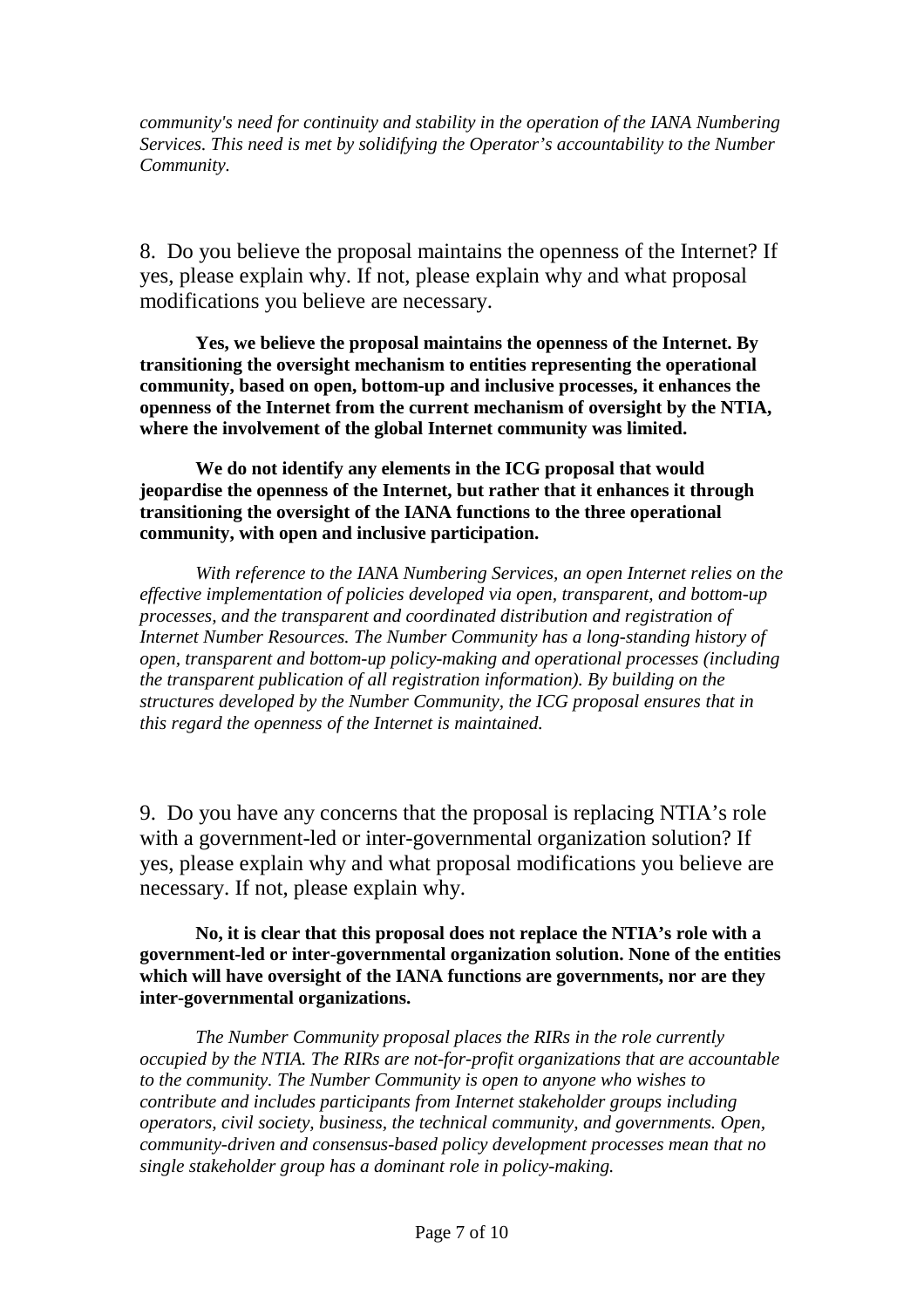*It is our assessment that the two other operational community proposals also demonstrate a commitment to the multistakeholder model, with bottom-up, community driven processes. It is these consensus-driven processes that have allowed the Internet to develop as an unparalleled engine of economic growth and innovation to date. We further believe that the consensus-driven, multistakeholder model is the best model for maintaining an open, resilient, and secure Internet, and for minimizing any risk of potential undue government influence.* 

10. Do you believe that the implementation of the proposal will continue to uphold the NTIA criteria in the future? If yes, please explain why. If not, please explain why and what proposal modifications you believe are necessary.

**Yes we believe the implementation of the proposal will continue to uphold the NTIA criteria in the future by transitioning the oversight to the operational communities. We strongly believe that the operational communities will ensure the checks and balances to maintain the NTIA criteria.**

**All the criteria set by the NTIA are consistent with the principles for the operational communities of the IANA functions, with long-standing, proven experience over time, from the early days of the Internet until today**.

**We support the analysis in the Internet Society paper "Perspectives on the IANA Stewardship Transition Principles" outlining how the NTIA criteria are consistent with the values and principles of the Internet community: [https://www.internetsociety.org/sites/default/files/IANA-Transition-Perspectives-](https://www.internetsociety.org/sites/default/files/IANA-Transition-Perspectives-20150728-en.pdf)[20150728-en.pdf](https://www.internetsociety.org/sites/default/files/IANA-Transition-Perspectives-20150728-en.pdf)**

*As outlined above, we believe that the NTIA criteria build on the fundamental Internet principles that have made the Internet one of the most successful technologies in history. These principles have been developed, supported and implemented by the operational communities to date. The transfer of the oversight of the IANA services to those operational communities who are the customers of each of the IANA functions, allows those communities to continue to act as a guardian of those principles. The bottom-up, community-driven model proposed for the management of the IANA services is also the best protection against capture by a single set of stakeholders, government or otherwise.*

*With regards to the Number Community, the core decision-making of the RIRs, lies with its community and members, through well-tested mature processes. Any attempts to change these criteria by any party, will be subject to review by the Number Community, which has a proven record in defending the principles on which these criteria are based.* 

*We observe the IETF and ICANN also have similar open and inclusive participation models. There may be some variations amongst the models with regard to particular mechanisms for implementation; but the success of community-based checks and balances is a common factor of all the models.*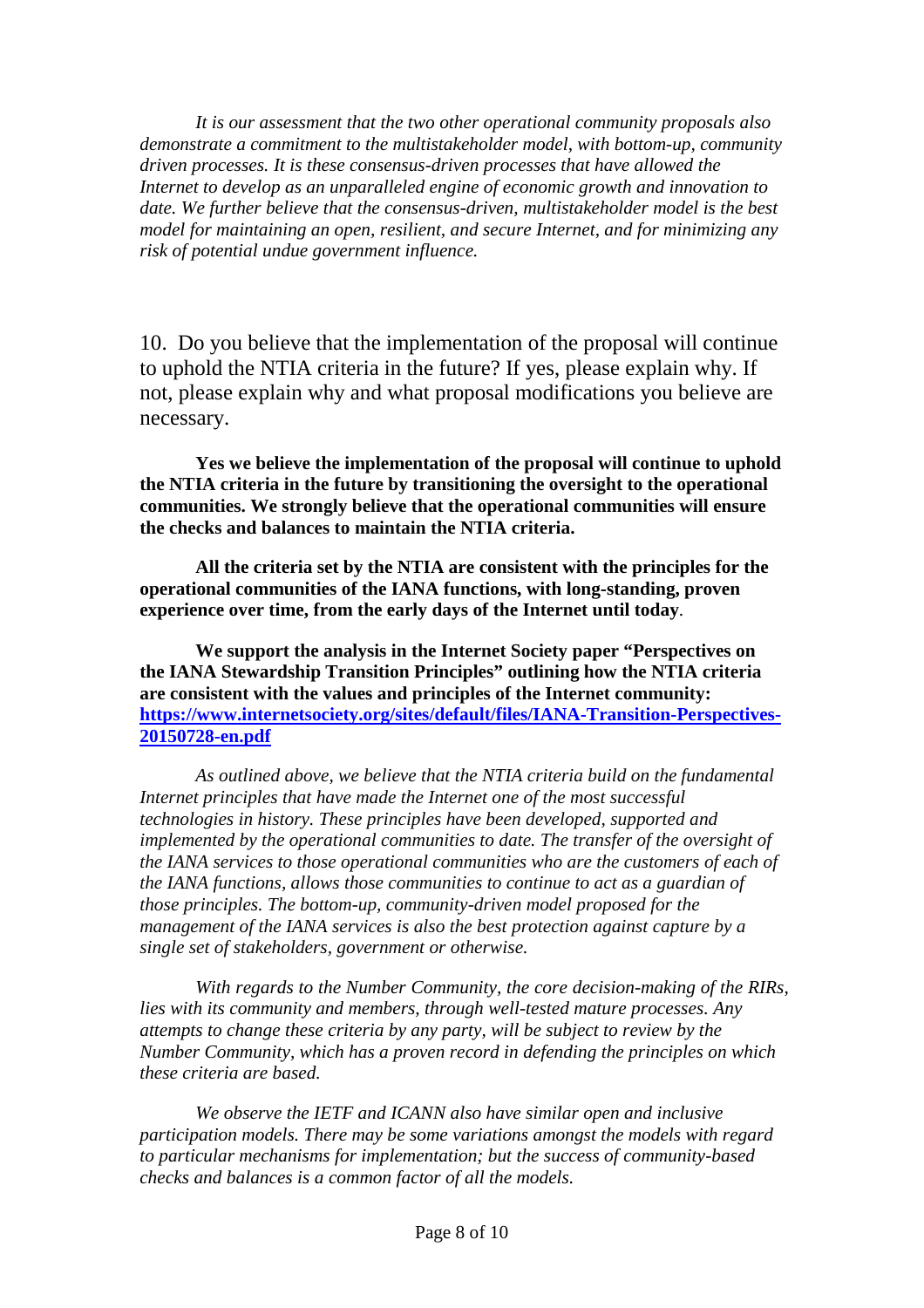11. Do you believe the ICG report and executive summary accurately reflect all necessary aspects of the overall proposal? If not, please explain what modifications you believe are necessary.

**We believe that all necessary aspects of the Number Community proposal are covered in the ICG report including ICANN continuing as the Operator, the SLA between the Operator and the five RIRs, establishment of the Review Committee and management of IANA-related IPR.**

**We also observe that the ICG report and executive summary also cover post-transition oversight and accountability mechanisms for the other two IANA functions.**

12. Do you have any general comments for the ICG about the proposal?

We thank the ICG for its efforts in managing the timelines as well as developing the proposal, which has adequately reflected the proposal from the operational communities.

The CRISP Team strongly supports the transition of the stewardship of the IANA functions. We support the criteria set by the NTIA as . We observe this as a way forward, which leads IANA functions to have its oversight mechanism based on the global Internet community as the customers of the IANA functions, based open, bottom-up and inclusive mechanism. It is consistent with the values cherished by the Number Community and how the Internet operates today.

Its details are described in the paper published by the Internet Society (ISOC):

"Perspectives on the IANA Stewardship Transition Principles"

https://www.internetsociety.org/sites/default/files/IANA-Transition-Perspectives-20150728-en.pdf

**It is our assessment that the combined ICG proposal demonstrates a commitment to the multistakeholder model, with bottom-up, community driven processes for all three IANA functions. It is these consensus-driven processes that have allowed the Internet to develop as an unparalleled engine of economic growth and innovation to date. We further believe that the consensus-driven, multistakeholder model is the best model for maintaining an open, resilient, and secure Internet, and for minimizing any risk of potential undue influence of any single stakeholder, government or otherwise.** 

**We observe that the process leading to the public comment by the ICG has been bottom-up, based on input from the three operational communities, and open to anyone interested in the process to participate.**